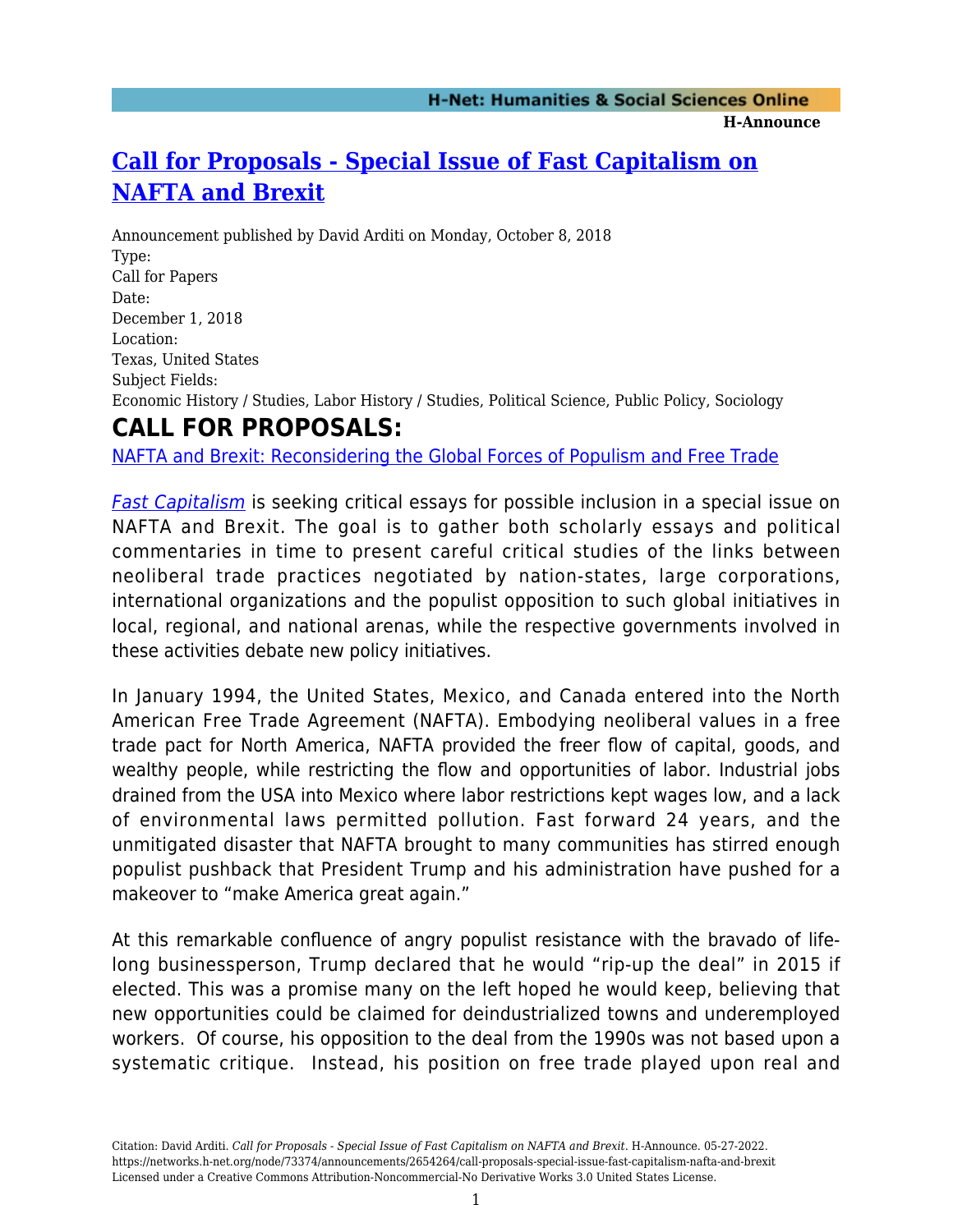## **H-Net: Humanities & Social Sciences Online H-Announce**

imagined losses felt by certain interest groups, economic regions, and electoral blocs that have sought to have their concerns heard for years. In many ways, Trump has used global trading practices as one of his familiar rebranding exercises by taking what he was "unfair" to the US, making a series of mid-range recalibrations in NAFTA practices, and then appropriating the rhetoric of "fair trade" as a radical transformation of North American trade processes. Reframing some minor changes to the agreement as the United States-Mexico-Canada-Agreement (USMCA), Trump presents himself as the defender of American businesses, labor groups, and national sovereignty. Yet, critics ask if these political ploys only lead to "putting lipstick on a pig."

During the same times in which Donald Trump has tried to rebrand free trade in America, nationalist conservative interests in Great Britain have pushed to find a path to separate the United Kingdom from the European Union (EU). As the first, and largest free trade agreement developing out of the post-WW 2 reconstruction of the war-torn European continent, the European Economic Community gradually evolved into the supranational governance structures of the European Union to fulfill the postwar dream of a liberal world order where capital, goods, and people could move freely throughout Europe (eventually under a single currency) as well as ensure a long-lasting "democratic peace" through trade between liberal capitalist democracies. Great Britain always kept the EU at arm's length by refusing to accept the Euro as its currency as well as refusing to have Brussels dictate its directives to London. In 2016, larger populist currents in Great Britain, not unlike those that lead to the election of Trump in the US, approved a national referendum to negotiate a "British Exit" (i.e. Brexit) from the EU. Now the British Government and Conservative Party are struggling at home and on the Continent with how to remake their place in Europe, while leaving the EU. The finalization of both these historic agreements is still in process, but those negotiations also are worthy of comment.

We seek papers to address the history, impact, and current debates about both the European Union/Brexit and NAFTA/USMCA, and are in interested in reviewing submissions in a number of forms including: scholarly research essays, commentaries, polemics, policy proposals, biographies, etc.

Proposals should be 200-400 words. Describe your argument and the format of your contribution. Please send proposals to David Arditi ([darditi@uta.edu\)](mailto:darditi@uta.edu) no later than December 1. Full essays of accepted proposals will be due by March 1, 2019. Please let us know if you have any questions.